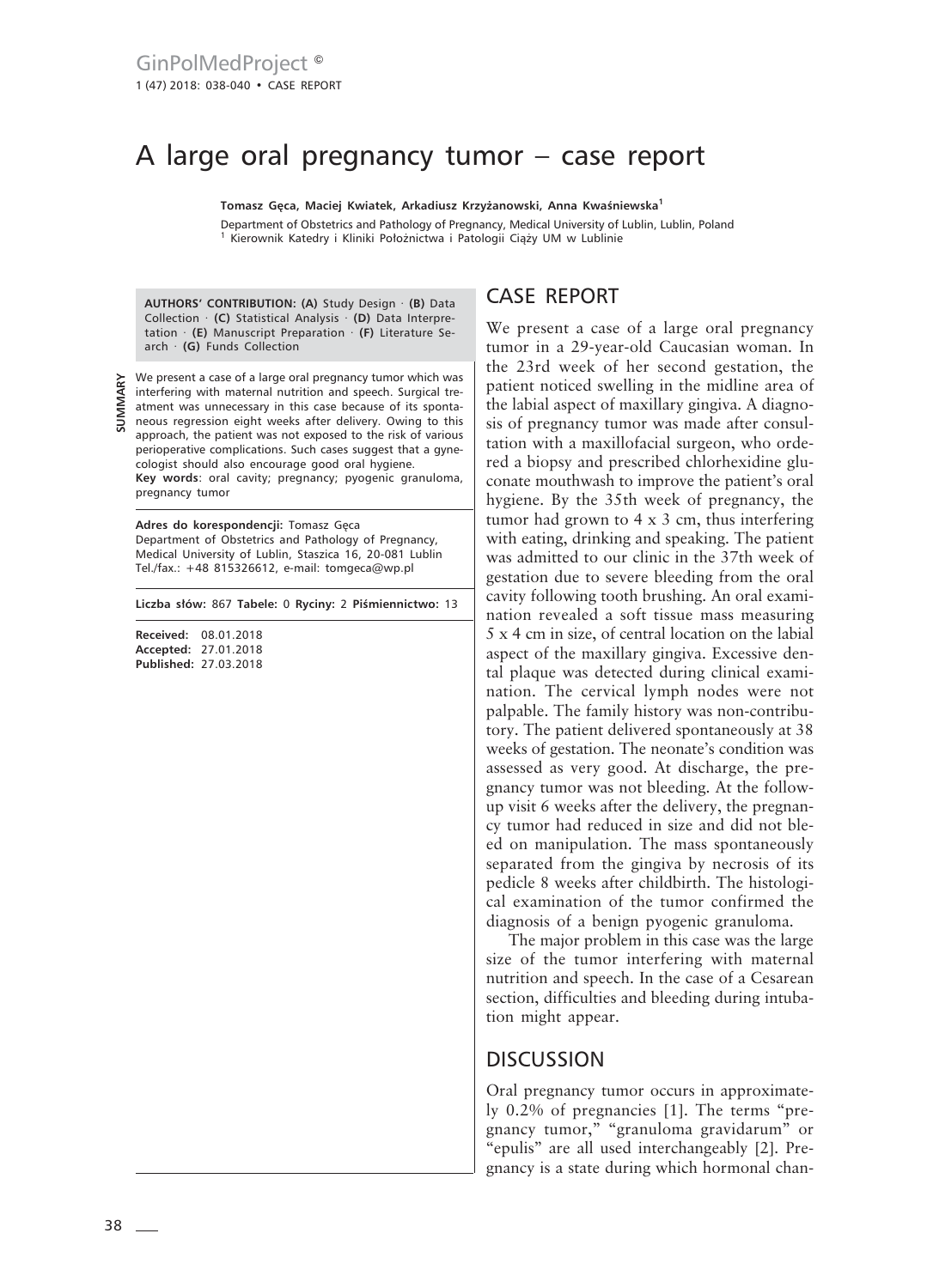ges appear and may enhance the physiological response to irritation caused by bacterial plaque and gingival inflammation [3]. Approximately 50% of pregnant women experience gingival changes, but only few develop tumors in this area [3]. Etiological factors include the following: improper oral hygiene as well as an increased level of estrogens and progesterone [4].

Estrogens stimulate vascular endothelial growth factor (VEGF) production by macrophages, whereas androgens have an opposite effect. The growth of a pregnancy tumor is related to the production of the abovementioned hormones [5]. Generally, it develops after the third month of pregnancy and increases in size during the second and third trimester [6]. It is a benign, rapidly growing lesion with a tendency to recurrence in the next pregnancy [7]. It usually occurs on the mucous membranes in the oral cavity, but there are some reports about a tumor located in the nasal cavity as well. The tumor is usually situated in the frontal part of the maxilla and rarely causes other symptoms apart from its very presence [8]. Despite the fact that pregnancy tumor appears more commonly on the facial aspect of the gingiva rather than on the lingual aspect, it has also been found between teeth [9]. Although the tumor itself is benign, a large epulis may result in the inability to close the mouth and cause bleeding or loosening and migration of teeth [8]. The size ranges from a few millimeters to several centimeters, but rarely exceeds 2.5 cm [2,10].



**Fig. 2.** Pyogenic granuloma in week 35 of gestation